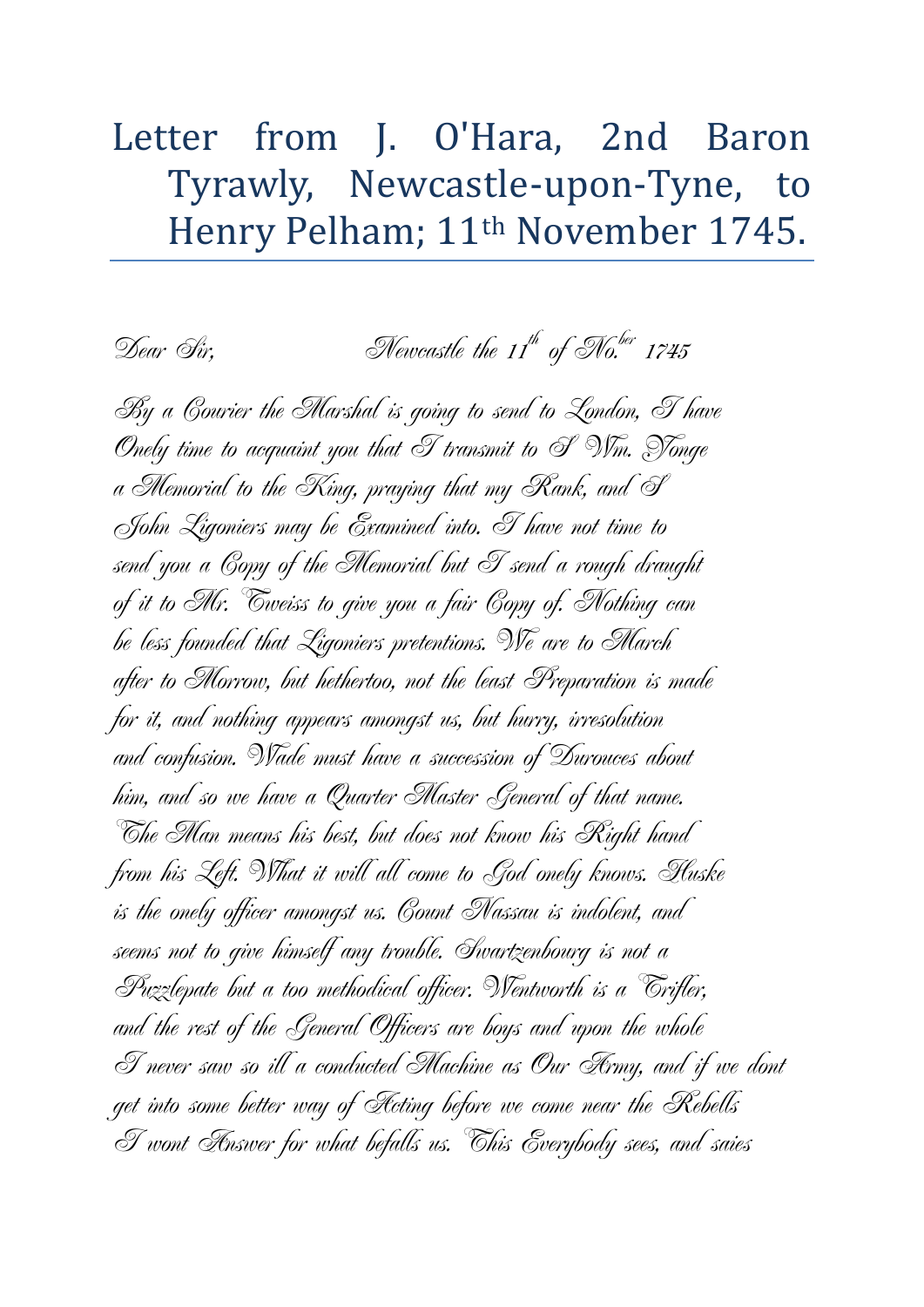that ever saw an Army. I pay my Court with Assiduity to the Marshall, and in the most respectfull Manner tell him my oppinions at propper times. I should not blame him for not following my advice, if he followed any at all, but nothing is determined, or done. In short we are no Army, but rather a Fair or a County Election, and I am ashamed that Sir Harry Liddal, and several Zealous Gentlemen of the Country should see, how little we know our business. I am Dear Sir

Your most faithfull humble servant, Tyrawly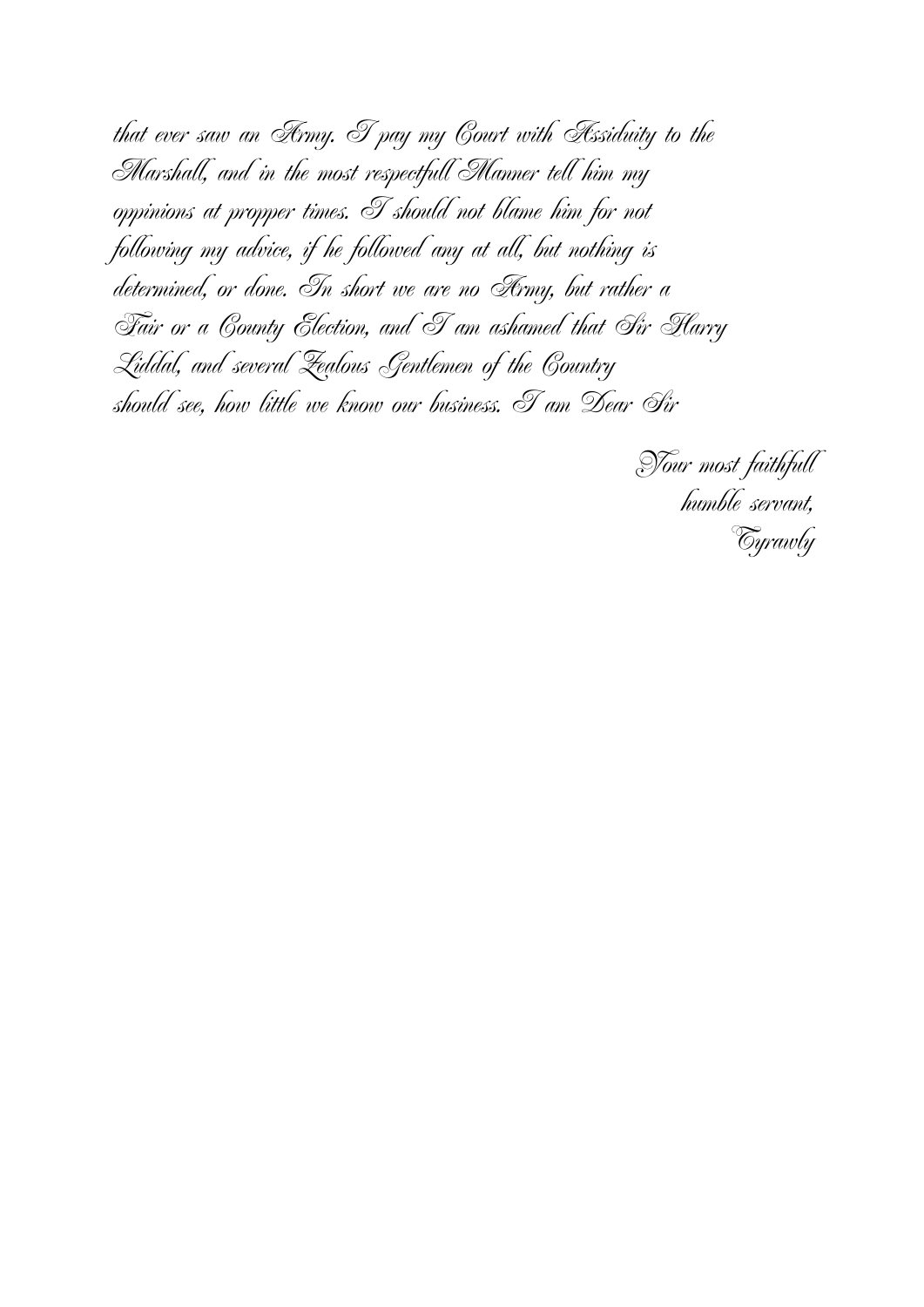Revealthe the 11 of hoter 1775 Veerti By a frien the Marshalis young to him to London, those Ancy time to dequaint you that I transmit to 1! Win yougo a Dreamial to the King praying that my Clark and in John Lyonies may be Examined with I have not time to Tend you a Copy of the Measurial, but I lead a rough draght, of it to An Grania to give you a fair Coly of Rothing can Le lefs founded that Ligonias probabias Wearto Mere a the to Morrow, but hethelos not the least Peperation is med for it, and nothing appears amongshing but hurry instolution and confusion. Water must have a Succession of Turoures about, him and to We have a Luster Master General of that names. The Man meaner his best but does not have his Righthand from hir Left. What it Will all come to go brels hands. Haske iv the Andy Officer amongstrus. Count Rossen is indolent, and A! A. Mr Rilham.